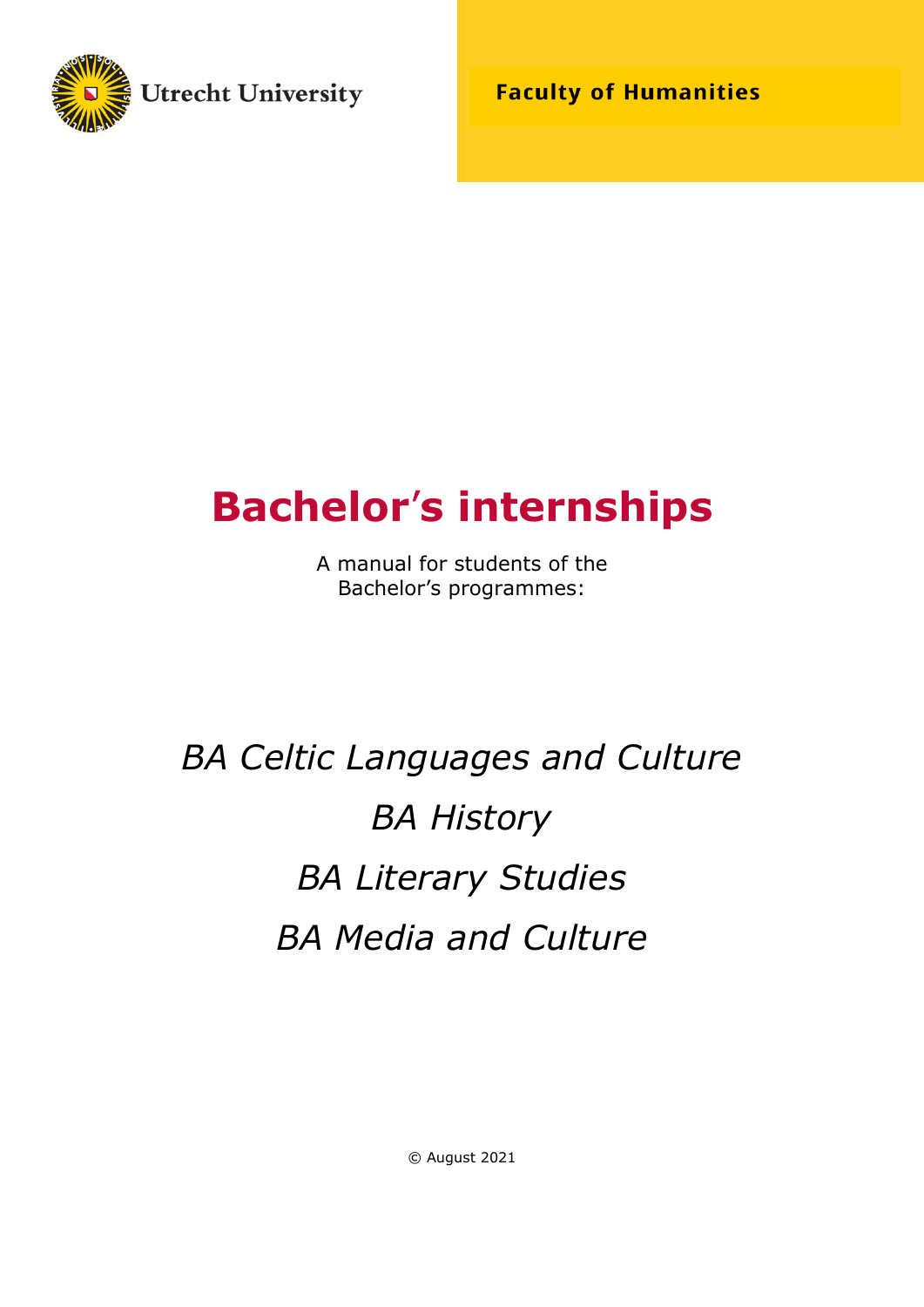# Contents

| Before you start your internship: what do you need to arrange? (Step $1 - 7$ )  7 |  |
|-----------------------------------------------------------------------------------|--|
|                                                                                   |  |
|                                                                                   |  |
| Step 6 and 7: approval internship work plan, upload internship agreement and      |  |
|                                                                                   |  |
|                                                                                   |  |
|                                                                                   |  |
| Step 9: writing the internship report and ask for feedback 14                     |  |
|                                                                                   |  |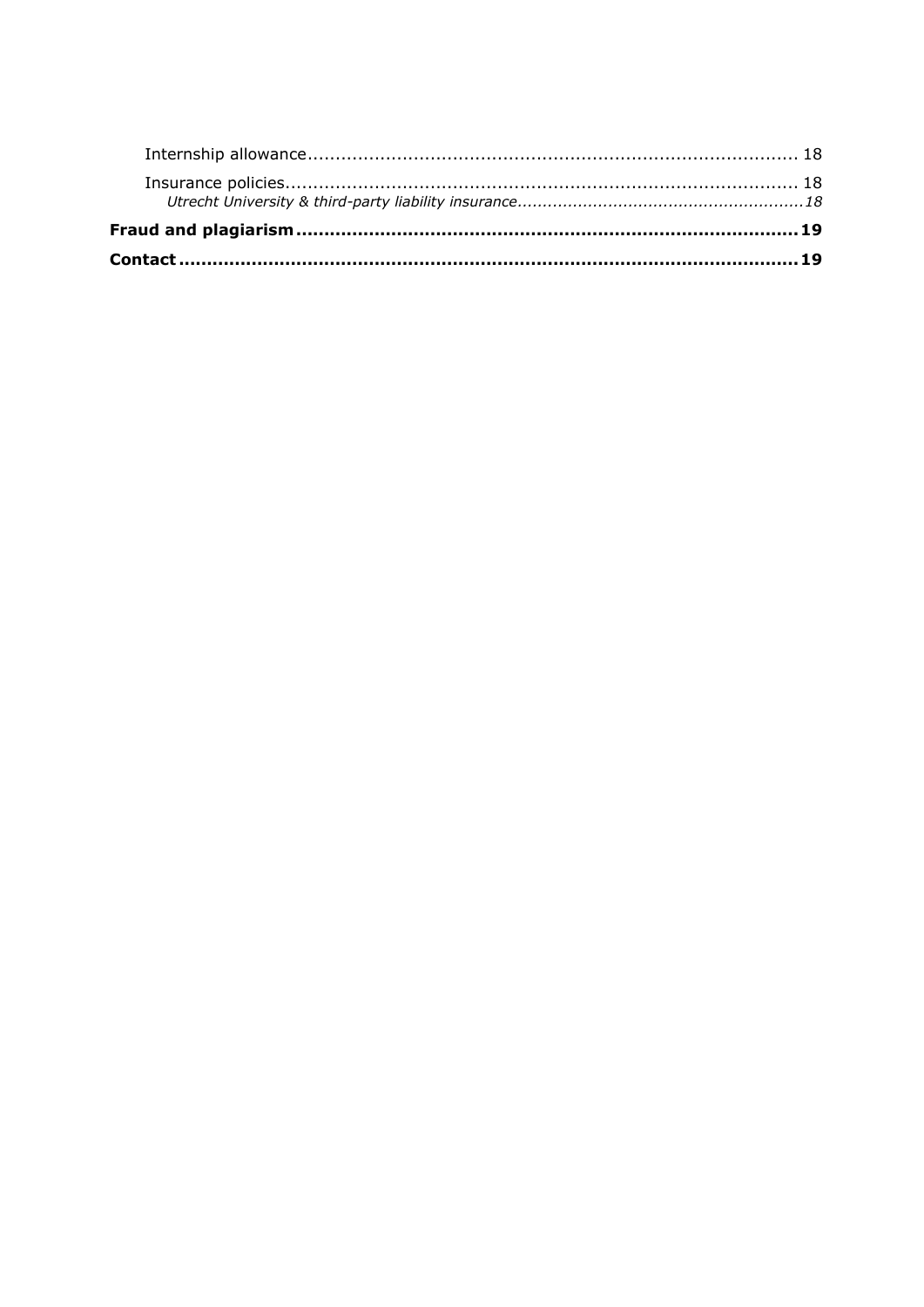# <span id="page-3-0"></span>**Introduction**

- **This manual contains general information for Bachelor's students of the Faculty of Humanities who will be doing an internship as part of their degree programme.**
- **The information on your degree programme's website is a summary of the information provided in this manual (via students.uu.nl/en > Choose your programme > Curriculum > Internships).**
- **Please read this manual and the information on the website carefully in preparation of finding an internship.**

# <span id="page-3-1"></span>**Practical information internship**

### <span id="page-3-2"></span>What is an internship?

An internship is a period during which you gain work experience as part of your degree that matches the level and content of your degree programme. You will be carrying out work at a company or at an organisation and will be supervised by an employee of the organisation offering the internship (the external *internship supervisor*). The work will often result in a specific product, such as an exhibition, a translation, communication products or a research or policy report. In addition you will be supervised by a lecturer of the faculty (the *supervising lecturer*). The supervision of the supervising lecturer focuses more on your learning process and making sure the internship fits the requirements of your programme.

Before you start your internship, you will reflect on what you would like to learn during the internship. It is essential that you clearly identify and formulate your learning objectives, and how you intend to achieve them. The main aim is your learning process: developing competences and gaining insights.

Once you have graduated, you will no longer be able to do an internship under the responsibility of the university. If you do choose to do an internship after graduation, please be aware that the university has no role and the rules in this manual do not apply to these types of constructions.

## <span id="page-3-3"></span>Purpose of the internship

The internship serves as a bridge between your current life, as a student, and your life after graduation. You will be given the opportunity to become acquainted with the world outside of your study programme, to show initiative and to try out what suits you. This requires being independent and proactive.

After you have completed your internship, you will:

- Be familiar with the work carried out in the field you have chosen.
- Have insights into the organisational structure, communication, tasks, the lines of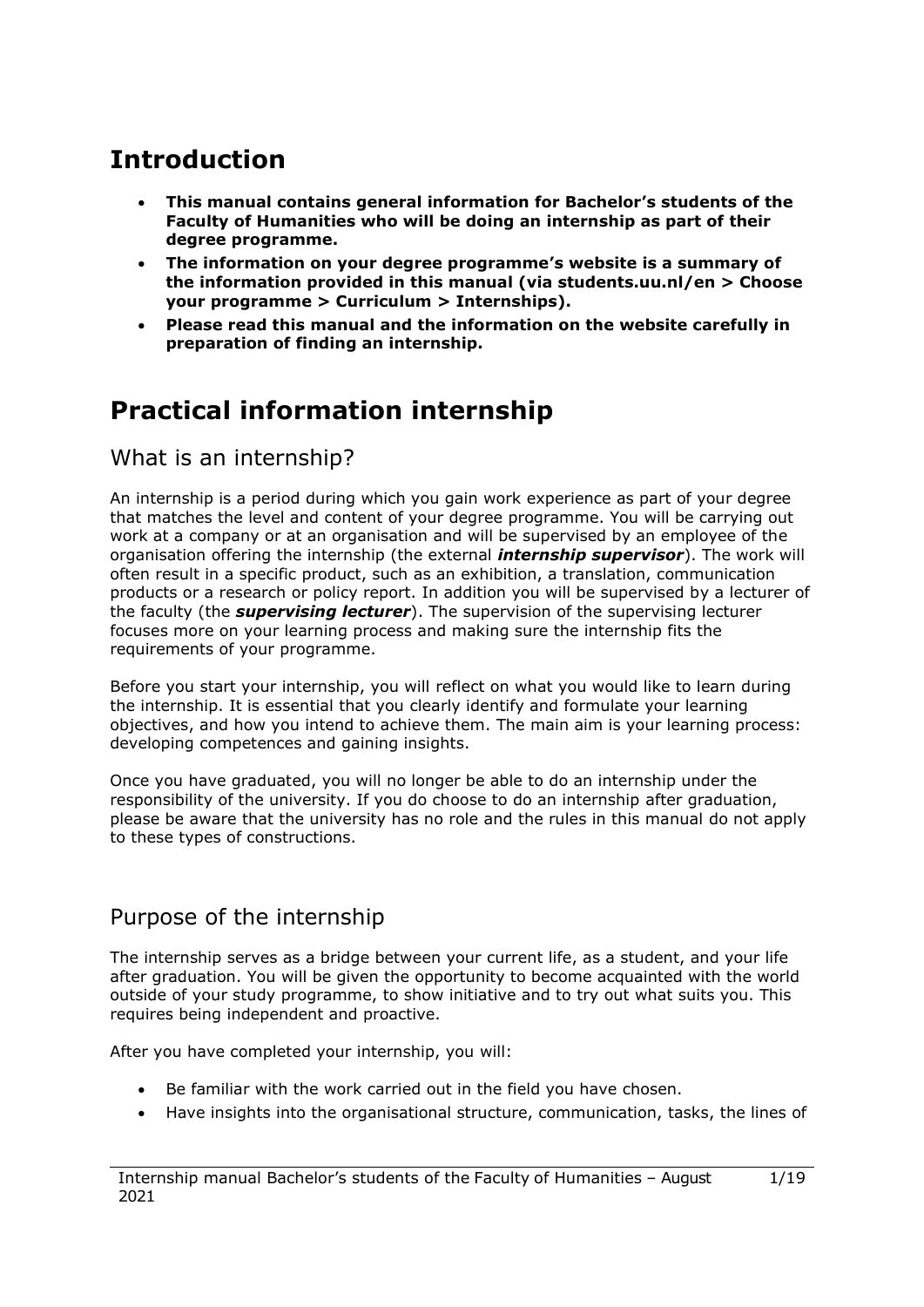communication, organisational culture and the atmosphere within an organisation.

- Be familiar with the distinctive business processes and jargon of the internship organisation.
- Have learned the value of the theoretical foundation you gained during your studies and how to apply it.
- Have gained a better understanding of your own talent, abilities and ambitions, allowing you to position yourself more assertively and take a more targeted approach to finding a suitable job.
- Have a larger network with contacts who can contribute to helping you find a suitable job.
- In some research internships: experience with performing research in a context of professional practice, and with reporting research results to the audience of that practice. You know how to balance scientific requirements and the practical feasibilities within a company or organisation.

# <span id="page-4-0"></span>Types of internships

#### <span id="page-4-1"></span>Professional practice internships

Professional practice internships are level 2 internships. These types of internships offer an introduction to the work carried out in one of the sectors of the job market where humanities graduates may be employed, and to participation in the world employment at an organisation.

#### <span id="page-4-2"></span>Research internships

Research internships are level 3 internships. In addition to the specific operational tasks associated with an internship, research internships also comprise a clear research component. The research will be conducted on behalf of the host organisation and will result in an individual final product, such as a survey or an advisory or research report.

### <span id="page-4-3"></span>How the internship fits into your degree programme

In order to be able to do an internship you must be enrolled at the university – as is the case if you wish to follow other courses. Bachelor's internships can be planned from the second year onwards (if you have obtained at least 60 EC), but are preferably done in the third academic year. For any advice on how best to fit your internship into your programme, please contact your study advisor and/or the internship coordinator of your programme. Be sure to consider in advance when you have room for an internship in your study programme and discuss this with the study advisor.

You can do a full-time internship, but that is not mandatory. In the case of an internship lasting three months, you will often miss more than one block of courses. If you prefer not to do this, a part-time internship may offer a solution, for example by doing an internship for three days a week while also taking a course or writing your thesis.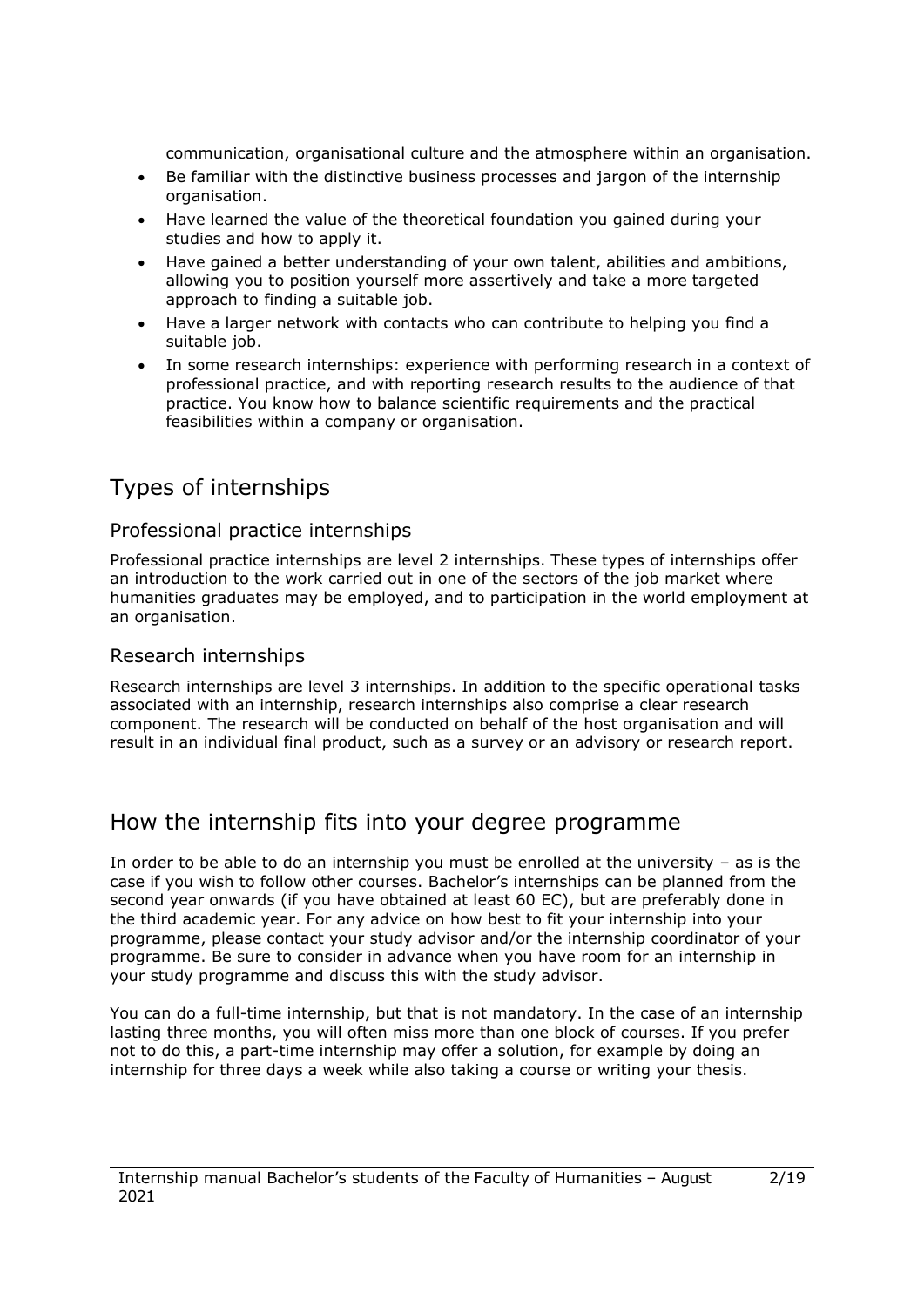# <span id="page-5-0"></span>Internship duration and EC

The number of EC you can get for your internship depends on its duration. You can do an internship for 7.5 or 15 EC. Roughly speaking, internships of 7.5 EC last 26 eight hour working days and internships of 15 EC last 52 working days (which is about 10.5 weeks full-time, that is one block). In consultation with the internship organisation you will determine how long your internship will be and whether it will be a full-time or part-time internship. Full-time internships of 15 EC are common practice in most programmes.

### <span id="page-5-1"></span>Supervision

#### <span id="page-5-2"></span>Internship coordinator

The **internship coordinator** will be your first person to contact if you intend to do an internship. You can contact the internship coordinator with any questions about internships you may have. Once you have found an internship, you should create a Case in OSIRIS Student (under *My Cases*), after which the internship coordinator will assign you to a lecturer, who will supervise your internship: the supervising lecturer.

#### <span id="page-5-3"></span>Supervising lecturer

The **supervising lecturer** is a lecturer from your programme who approves the internship in advance, and who evaluates it afterwards. Before the internship starts, you will make agreements regarding the manner and frequency of supervision. You include these agreements in your internship work plan.

During the internship, you will not have a lot of contact with your supervising lecturer: you will be guided mainly by the external internship supervisor.

#### <span id="page-5-4"></span>Internship supervisor

The **internship supervisor** is the external supervisor at the organisation where the internship takes place. This is your day-to-day supervisor, who will get you started and is your first point of contact.

Should you encounter any problems during your internship: please approach your internship supervisor first. Only if you are unable to resolve the situation together and if no other solution can be found within the host organisation, should you contact your supervising lecturer who will be able to act as mediator. If you are similarly unable to resolve matters with your lecturer, then please contact the internship coordinator of your programme.

#### <span id="page-5-5"></span>Humanities Internship Office

Your registration in OSIRIS will be arranged by the Internship Office of the Humanities Student Desk. You will find more information under step 7 of the internship process. Unlike regular courses, you will not be able to handle registration yourself. Nor do you need to register during the regular registration periods or change period (of registration).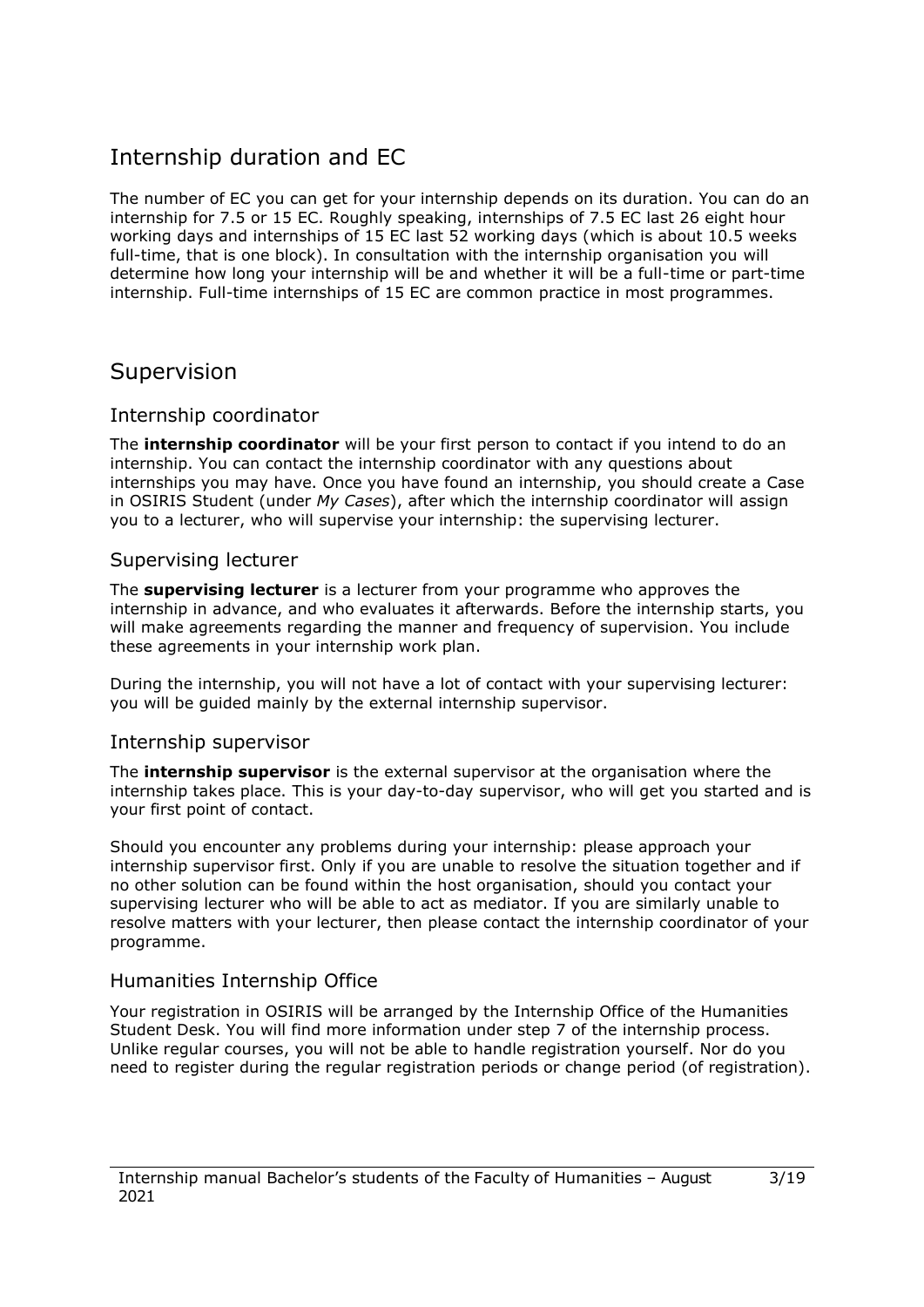# <span id="page-6-0"></span>Internships abroad

Another option is doing an internship abroad. For many study programmes, such as modern foreign languages, an internship abroad is often even recommended. The same conditions and rules apply to these internships as to an internship in the Netherlands, but there are a number of points in particular that you need to take into account for an internship abroad. Current information on this can be found at [https://students.uu.nl/en/hum/personal-development/going-abroad.](https://students.uu.nl/en/hum/personal-development/going-abroad)

# <span id="page-6-1"></span>Internships in the Netherlands

Please keep in mind that most organisations in the Netherlands use Dutch as their working language. That means that the options for non-Dutch speakers in the Netherlands are limited. However, there are some options and we are continuously expanding our knowledge of organisations where Dutch is not required, or sometimes with only passive knowledge (reading and listening). Therefore, if you do not speak Dutch but would like to do an internship in The Netherlands, contact your internship coordinator for tips and inspiration.

### Step-by-step plan: overview of the internship process

In the infographic below you will find the step-by-step plan for the Bachelor's internship. Each step will be explained in this manual. The infographic also indicates who plays a role at which step in the process, which document you need and if steps take place in OSIRIS Case or outside of OSIRIS Case. You complete every step before you take the next one. Read this steps carefully before you start looking for an internship.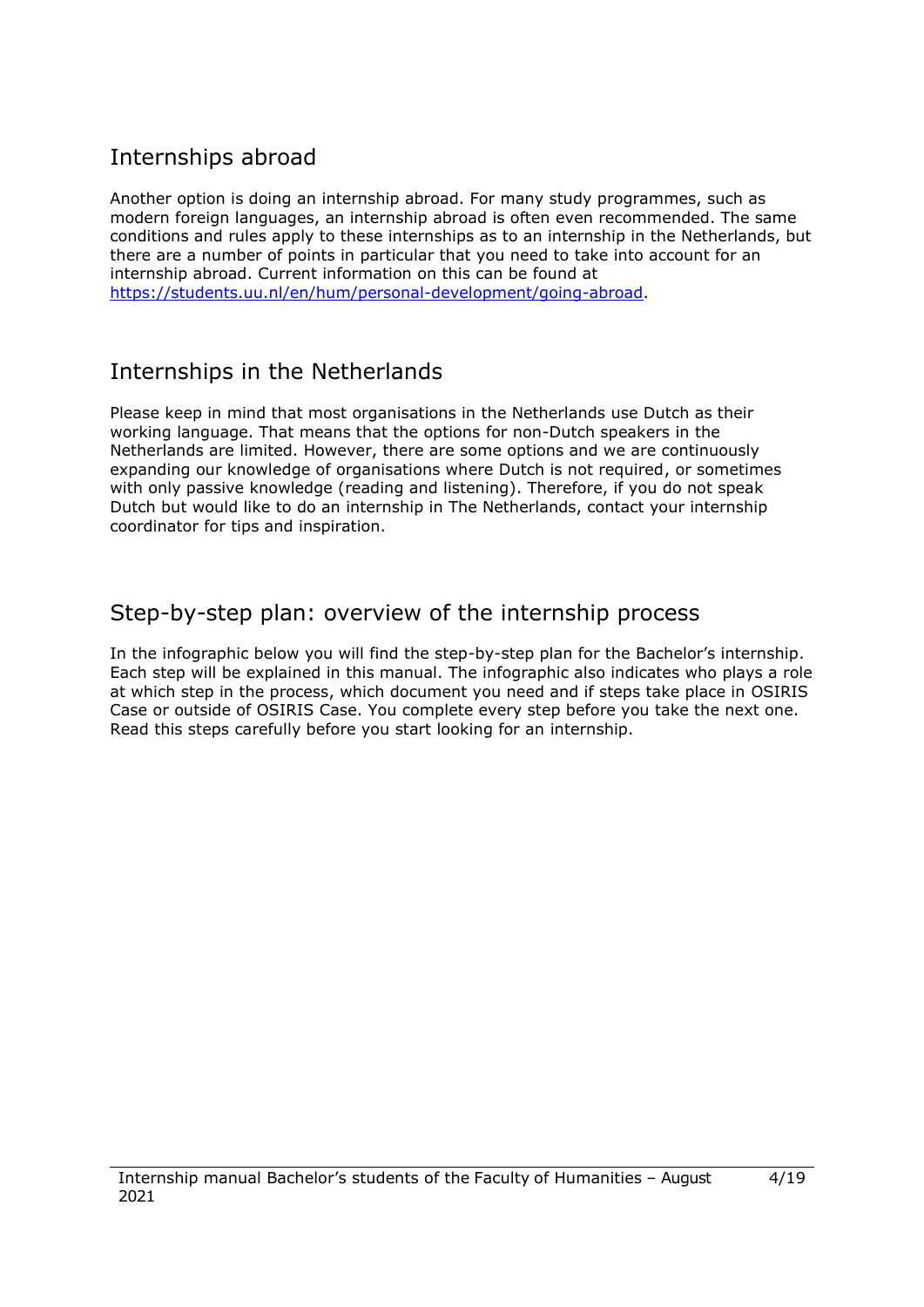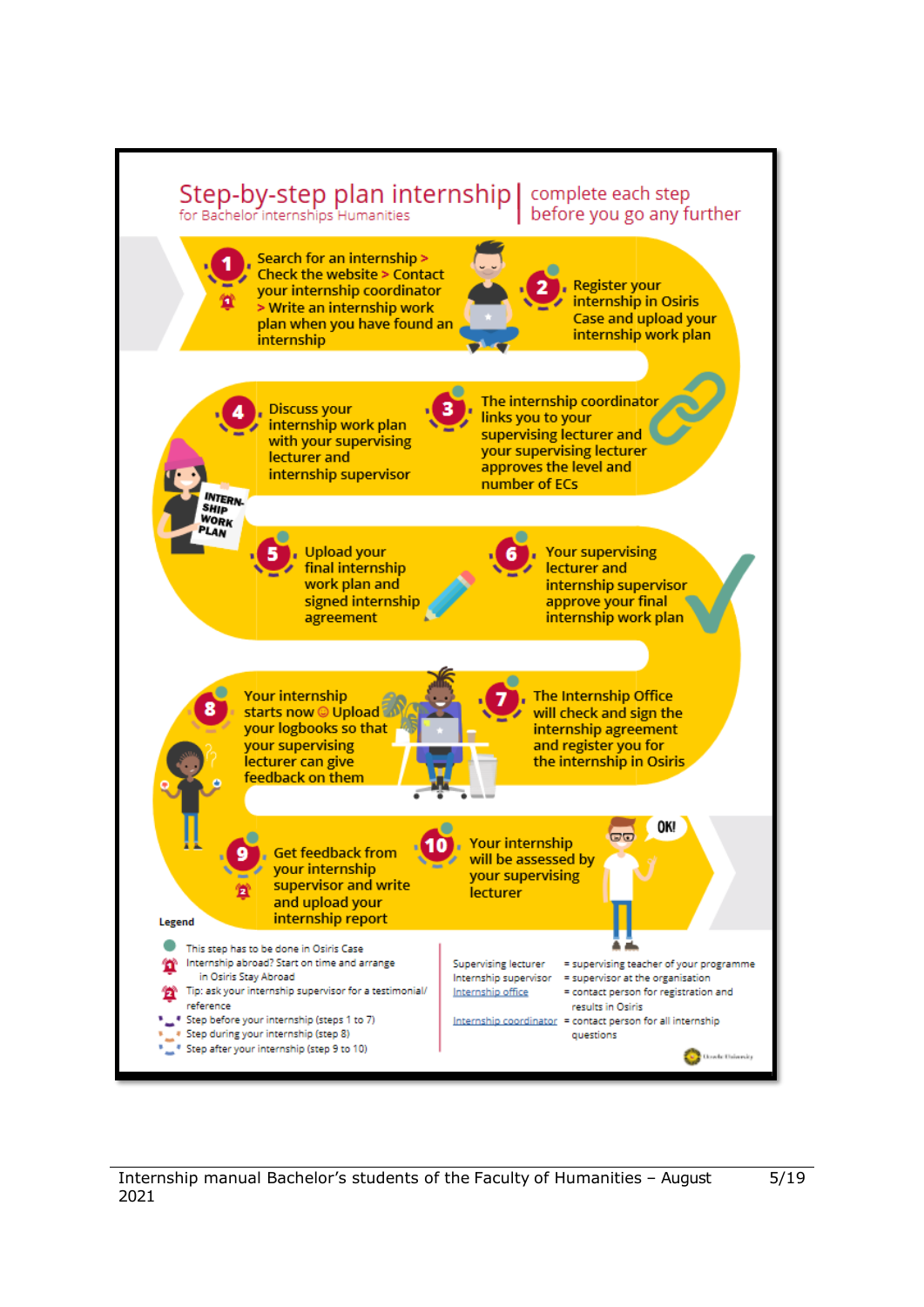## <span id="page-8-0"></span>Before you start looking: general internship requirements

The choice of an internship placement is free - within the restrictions mentioned below. Your internship coordinator can advise you on this. Make sure you read all the information in this guide carefully.

The internship position must meet the following requirements:

- You should have the opportunity to take part in the world of employment at the organisation.
- If your internship takes place partly or entirely on location (and therefore not from home), it is important that you are given a workspace: in most cases, a desk.
- You mainly do work that matches the level of your degree programme.
- You should be able to do work that matches or supplements the knowledge and/or skills that you have acquired during your studies.
- You should be given the opportunity to learn from your internship:
	- $\circ$  this means that the host organisation must give you the opportunity to be in contact with the supervising lecturer, as well as reflect on the internship experience and draft a report of the internship period during working hours. This counts towards the credits that you are awarded at the end of your internship. You can spend a maximum of 10% of your time each week to do so: during an internship of 40 hours a week, you will spend a maximum of 4 hours a week on reflection and writing your report.
	- o As an intern your main goal is to learn and, as such, you cannot be employed or have the same responsibilities as a full employee. This also means that you should be given adequate supervision of good quality from one of the employees (preferably at an academic level, especially in the case of a research internship).
- Any level 3 Bachelor's internship should also include a clear research assignment as part of the internship.

## <span id="page-8-1"></span>All internship forms together

You can find these forms and documents on the internship page of your programme, on students.uu.nl/en > Choose your programme > Curriculum > Internships.

#### <span id="page-8-2"></span>Before you start your internship

- Guidelines internship work plan professional practice internship (level 2)
- Guidelines internship work plan research internship (level 3)
- Standard UU internship agreement

#### <span id="page-8-3"></span>After completing your internship

- Assessment form professional practice internship (level 2)
- Assessment form research internship (level 3)

<span id="page-8-4"></span>**Other** 

• Form extension internship agreement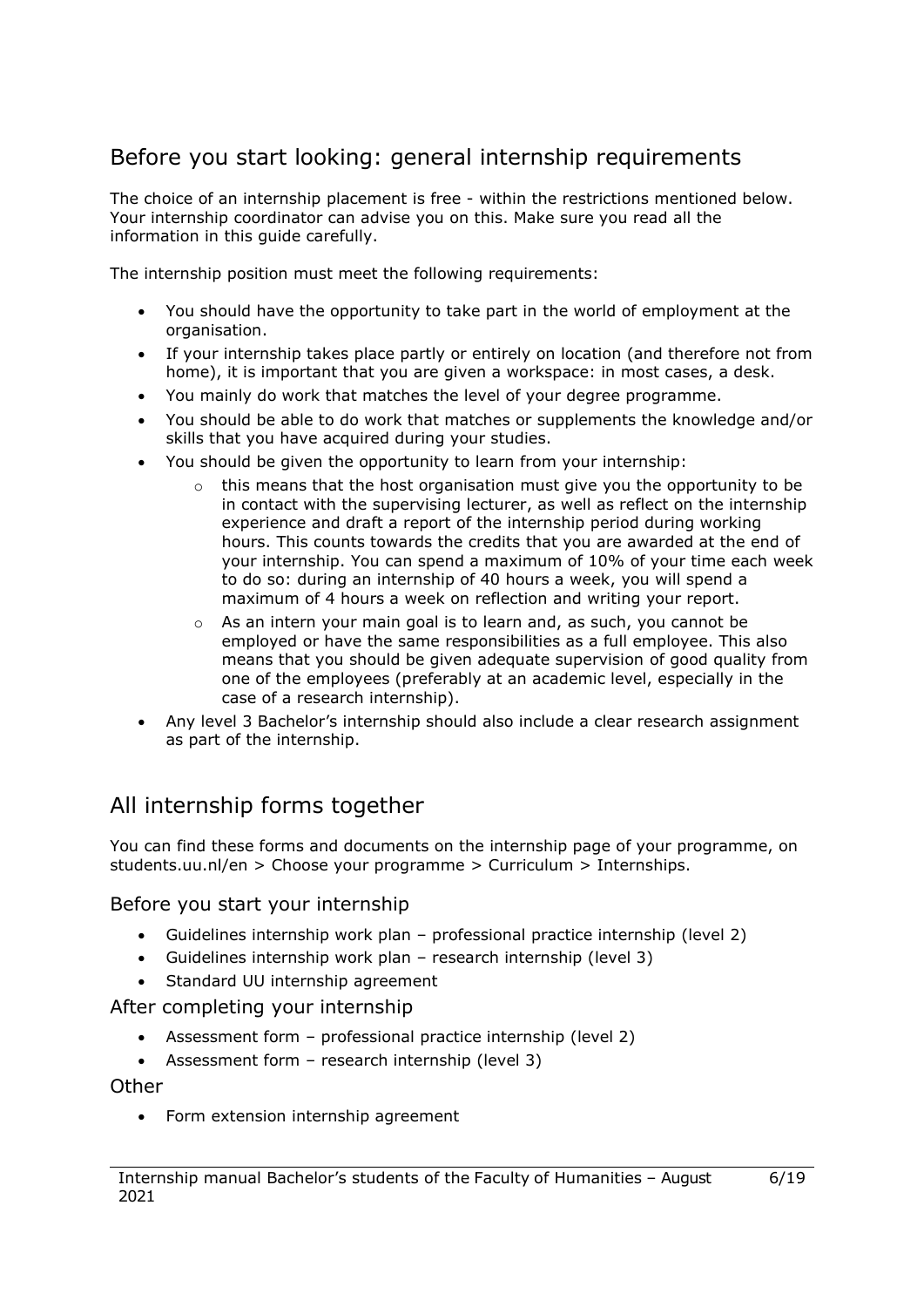# <span id="page-9-0"></span>**Before you start your internship: what do you need to arrange? (Step 1 – 7)**

<span id="page-9-1"></span>Step 1: finding an internship



#### <span id="page-9-2"></span>**Orientation**

Once you know that you want to do an internship, you can start exploring. How much time it takes to find an internship is hard to say as it varies from person to person. But to find an internship that really suits you, in many cases it is necessary to start your orientation about six months in advance. This is also an excellent preparation for looking for a job after graduation. If you want to do an internship abroad, you often need about a year because for many countries you also need to arrange accommodation, a visa and work permit.

Did you find an internship last-minute? Please contact your internship coordinator to explore your possibilities to get EC for this internship.

Tips for the orientation stage:

- Attend as many informative **meetings** as possible on how to fill your optional course profile or on career opportunities:
	- Often (the internship coordinator of) your own programme organises an internship information session, frequently together with the study association.
	- The study advisors and/or the internship coordinator often organise a meeting on the different options for your optional course profile (this can be a minor, internship, studying abroad or electives; have a look at the website of your programme at students.uu.nl/en).
	- Around the end of Block 2, the annual Humanities Careers Night (CarrièreNacht GW) [\(https://carrierenachtgw.nl/e](https://carrierenachtgw.nl/)n) is organised, where you will be able to listen and speak to alumni with interesting careers. Furthermore, you can monthly visit the 'Your Perspective' sessions and listen to its podcasts:

[https://students.uu.nl/en/hum/personal-development/career](https://students.uu.nl/en/hum/personal-development/career-services/your-perspective)[services/your-perspective](https://students.uu.nl/en/hum/personal-development/career-services/your-perspective)

• More and more programmes have a **flyer careers orientation:** here you will find many useful tips for your internship orientation, but also for your future job (students.uu.nl/en > Choose your programme > Student Life > Career orientation).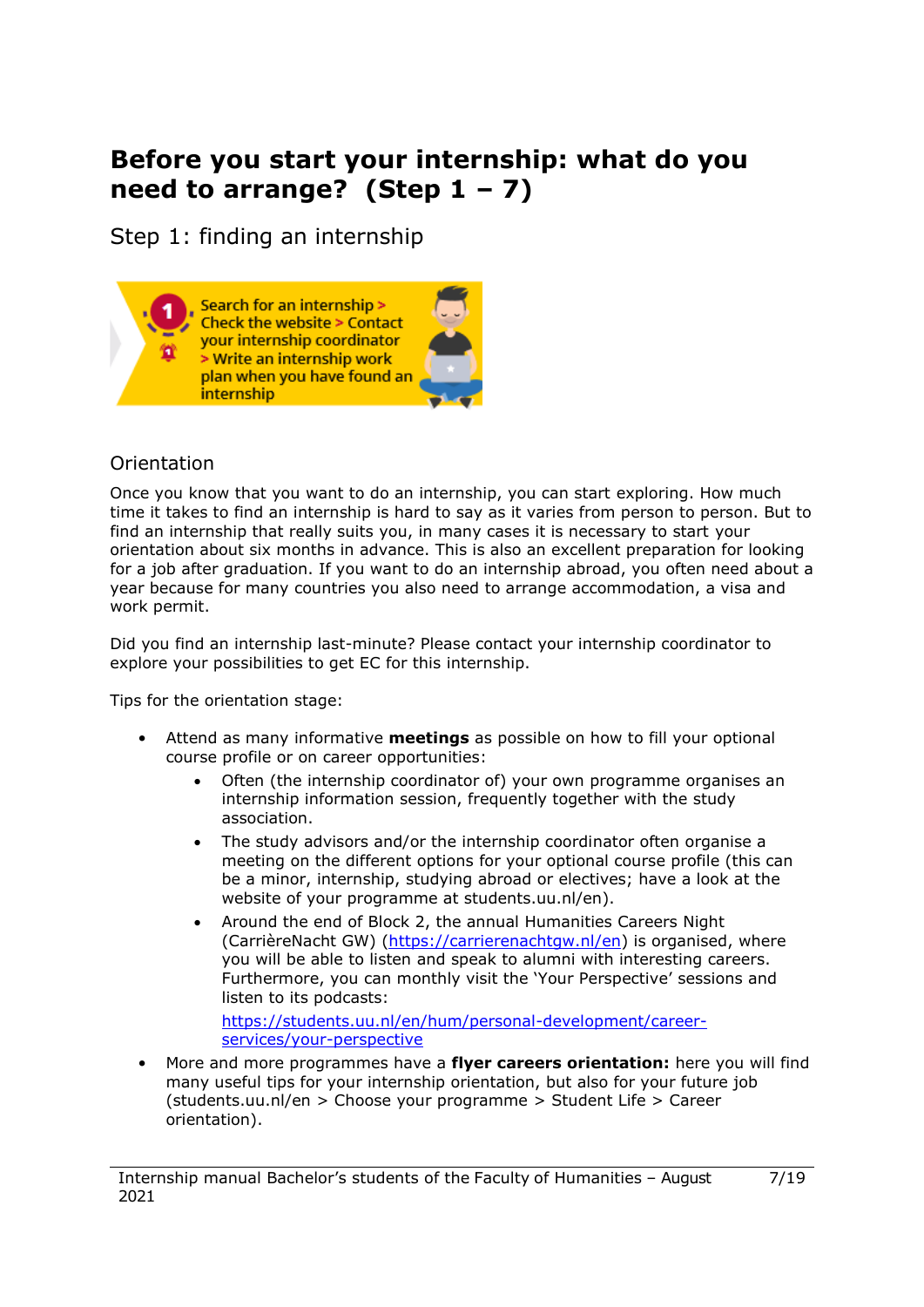- Follow the **news**: you will be sure to see all sorts of organisations and topics on the news that are related to your degree. This might give you an idea of the size and diversity of your field. If necessary, ask lecturers which channels would be useful.
- Talk to people in your **own surroundings** who have a fulfilling job or work at an interesting organisation.
- Think about what **type of organisation** you would like to end up at: what attracts you to that organisation and why? What suits you in terms of organisational culture (e.g. hierarchy, mission and vision statements), atmosphere, impact, etc.? On the webpage of [Career Services](https://students.uu.nl/careerservices) you can find free tests that can help you discover what matters to you in your work and what kind of work would suit you. This might help you pick an internship organisation.
- Find alumni (graduates of your programme) with interesting jobs on **LinkedIn**. This will allow you to discover all sorts of jobs and companies that may be of interest to you. Visit the websites and social media channels of those companies and find out whether they have internship vacancies (or if they accept open applications).
- Furthermore, you might send **alumni,** who have interesting jobs, a connection request alongside an invitation to tell you about their job and maybe to give you some tips. Not everyone will accept this kind of request or invitation, however the conversation may be inspiring to both parties.
- Think about the **type of work** you would like to do and which internship organisation does this kind of work. Ask yourself the following questions: what can an internship add compared to taking courses? Do you want to put your research skills into practice or do you want to do something completely different? Are there competences you want to (further) develop? What are your strengths, what do you already have experience with, what knowledge do you have? Would you like to do an internship in a renowned or large company? Or does a small start-up seem more informative? What do you want to make, see and experience during your internship?
- It may also be useful to try to **find links** to any activities you (used to) do outside of university and to your personal interests: are there any topics or activities that you are particularly interested in or any areas you would like to further develop?

#### <span id="page-10-0"></span>The actual search and applying for an internship

Once you have an idea of what type of internship you would like to do, you will be able to fine-tune your search. The process of finding an internship yourself is a valuable experience. The search process can be very demanding on a personal level: it will require perseverance, imagination, presentation, etc. We recommend that you start the process of searching for an internship well before the desired start date. Many large organisations that work with interns will publish their internship vacancies three of four months in advance.

#### *Tip 1: use your own network*

Check if there are any people in your immediate social environment who have interesting jobs or work at an interesting organisation. Ask them for information and, if possible, whether you would be able to introduce you to people within their network – make sure to use LinkedIn and other social media. In any case, you should ensure that any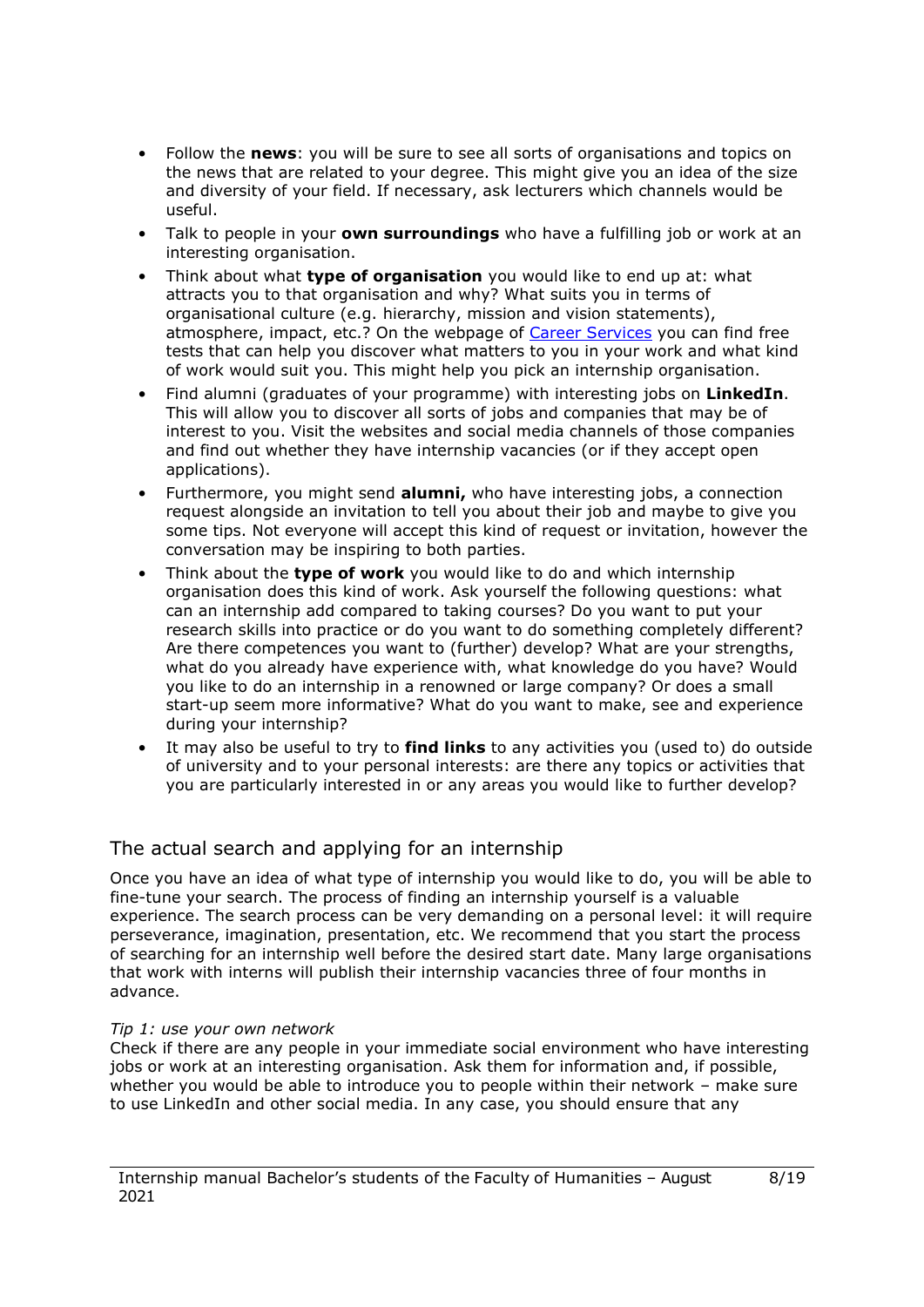information that can be found about you, e.g. on social media, is correct and looks professional.

*Tip 2: vacancies via your programmes and the Faculty of Humanities* Besides the general online vacancy websites for internships, you can also find internships via the study programmes, for example on Blackboard, LinkedIn, Facebook or newsletters. If you do not know which channels your programme uses, you can ask your internship coordinator. The Faculty of Humanities also has an [internship database](http://www.uu.nl/gwstages) where you can find all internship vacancies that are sent to the Internship Office of the Humanities Student Desk. The (internship) [vacancy site](https://uu.jobteaser.com/) for the whole university may also show relevant positions and sometimes study associations also post internship vacancies on their Facebook or on their website.

#### <span id="page-11-0"></span>I found an internship! What happens next?

Just like for any job, for most internship positions you will have to apply. Take this opportunity seriously: in all likelihood, you will be one of many applicants, so make sure that your cover letter and CV look good (please read the free [Career Services tips\)](https://students.uu.nl/gw/career-services/sollicitatie-en-cv-tips).

If you have found an organisation that you want to do an internship at, but were unable to find any vacancies, then send the organisation an open application – unless the company specifically states that open applications will not be considered. In your cover letter, explain why you want to do an internship at that organisation as well as what role you could be and what you would want to take on – include your CV. It is also advisable to call the organisation first, so you can find out to whom you should address your email and if there might be any internship possibilities at all.

Make sure that you have all the necessary information about the organisation before you get in touch with them. A company's website, social media channels and Wikipedia page will often provide an accurate picture. Keep your message concise and to the point. Do you want to get in touch by phone? Then send an email a few days earlier to announce your call. Prepare your conversation well and make sure you call from a quiet place.

#### <span id="page-11-1"></span>**Suitability**

Please note that you will not be able to make any definitive commitments to a host organisation until your supervising lecturer has approved the internship. For that reason, you should always consult with the lecturer – and if a lecturer has not been assigned to you yet, your internship coordinator - before making any agreements with the internship organisation.

What do you need to pay attention to when determining the suitability of the internship? Naturally, the assignment should, first and foremost, meet the general requirements of the university (see the requirements stated earlier in this guide). On top of that, the following issues should also be considered. If necessary, ask your internship coordinator for advice:

• Are the working conditions adequate: would you have a workspace, would the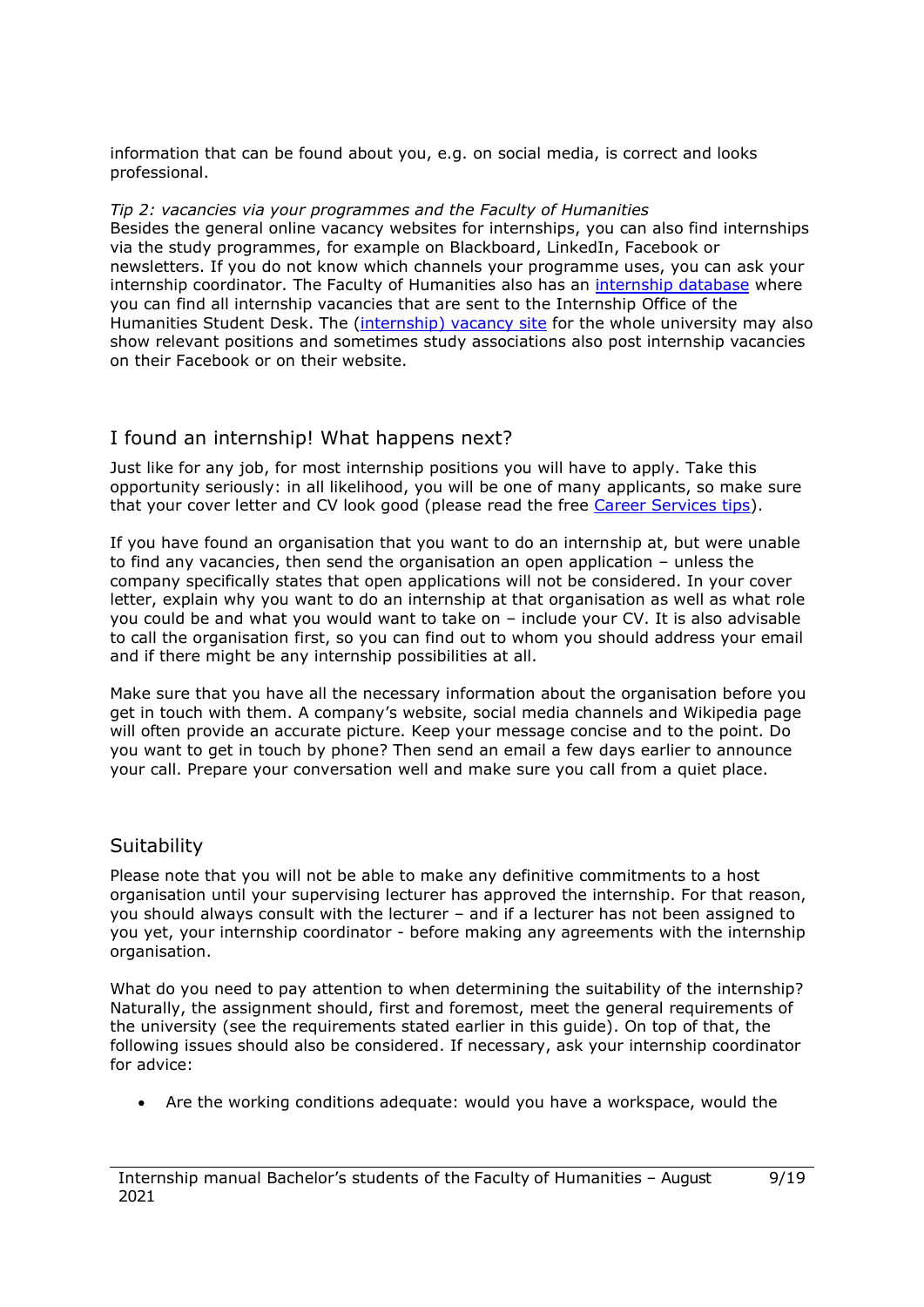technological facilities be adequate?

- Is the company a professional organisation? For example, are there employees that receive money for their work at the organisation, is the company registered with the Chamber of Commerce, does the organisation have professional premises?
- Will there be enough supervision, both in quantitative terms (e.g. will the organisation take the time to discuss and support the progress of your learning objectives) and qualitative terms (does the organisation have sufficient expertise regarding supervision of interns)?
- Is the assignment related to the Humanities (language, culture, philosophy, history, etc.)?
- Will you be given the opportunity to carry out work at an academic level (intellectual ability, level of independence)?

# <span id="page-12-0"></span>Step 2 – 5: once you have found an internship

Once you have found an internship, you need to arrange a number of things in the order below. Each step must be completed before you can move on to the next.



- Draw up a first draft of an internship work plan (see instructions later in this guideline).
- Register your internship in OSIRIS Case. Create a Case in OSIRIS [Student](https://osiris-student.uu.nl/) via Cases > My Cases > Start a new case > select: 'Faculty of Humanities: Internship procedures for Bachelor's students'.

Fill out the application form and upload your draft internship work plan. The internship coordinator will be sent an automatic notification, provides feedback if necessary and will assign you to a supervising lecturer. You will then receive an email and you will be able to see in OSIRIS Case who your supervising lecturer is.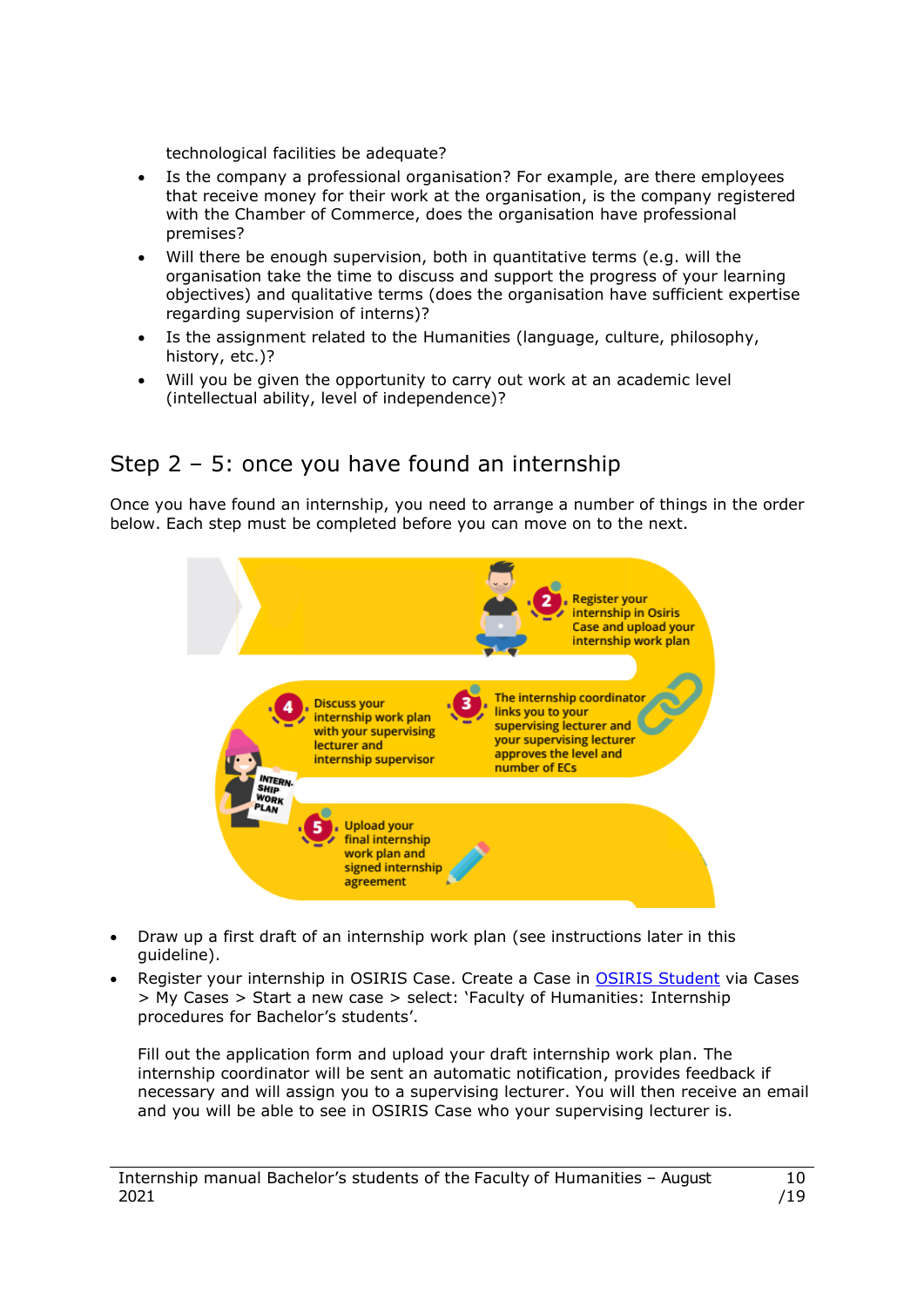*Please note: if you are going to do an internship abroad, you must indicate this in OSIRIS Case when registering the internship (step 2). You must also register your internship abroad in OSIRIS via the 'Stay Abroad' tab.*

- Discuss the internship work plan with your supervising lecturer and the supervisor at the internship organisation and write a final work plan.
- Have your internship supervisor sign the internship agreement. You sign it as well. You upload the signed internship agreement and the final internship work plan in OSIRIS Case. Read more about the internship agreement later in this guide.

#### <span id="page-13-0"></span>Writing your internship work plan

Ahead of the actual start of your internship, you will outline the content and goals of the internship in an internship work plan. Often you will already have a clear idea what the internship will entail after your initial interview with the host organisation. As a rule, your preliminary plan should be drafted based on that first interview. The plan should be added to the registration of your internship in OSIRIS (*My Cases*), see Step 2-5 earlier in this guide.

You will then be assigned a supervising lecturer, who will give you feedback on your internship work plan: you will be writing your final plan based on that feedback. The final plan will have to be approved by the internship supervisor and supervising lecturer. Only after they have given their approval, will you be able to start your internship. Each of these parties will issue their approval in your OSIRIS Case.

When writing your internship work plan, always use the guidelines on the internship page of your study programme, at students.uu.nl/en > Choose your study programme > Curriculum > Internships.

Sometimes it is not possible to describe your work in detail beforehand, because many things are not yet known. In that case, a general description will suffice. Do write down the agreements in as much detail as possible: this is the best way to keep track of them during the internship.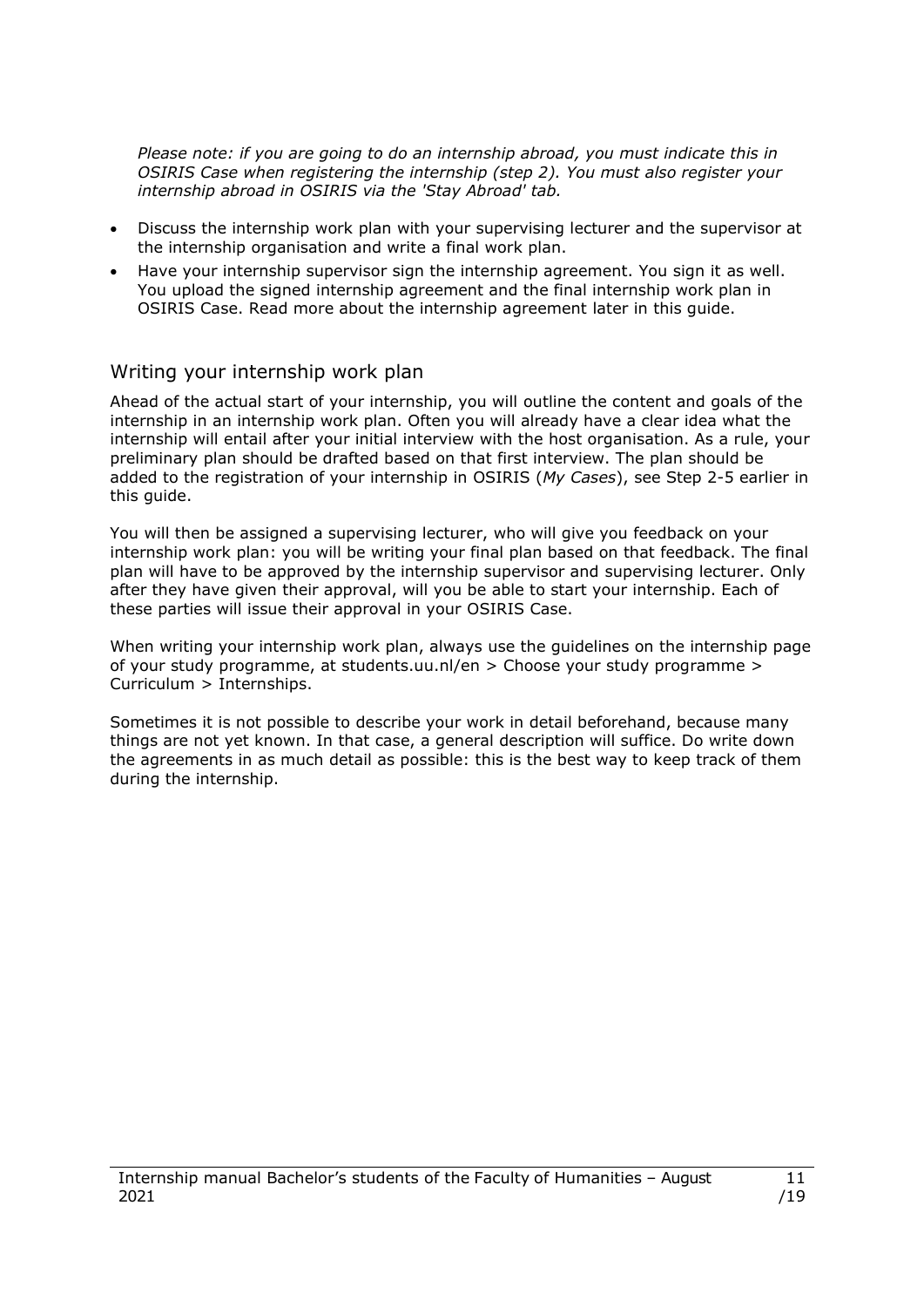### <span id="page-14-0"></span>Step 6 and 7: approval internship work plan, upload internship agreement and enrolment in OSIRIS

After you have uploaded your final internship work plan and the signed internship agreement in OSIRIS Case, your supervising lecturer and your internship supervisor will approve your internship work plan. This also takes place via OSIRIS Case. Once they have done so, you will receive an email and you will be able to see in OSIRIS Case that the internship work plan has been approved.

The Internship Office will then check and sign the internship agreement and register you for the internship course in OSIRIS (you cannot do this yourself, as is the case with other courses). The signed internship agreement will also be placed in OSIRIS Case. Both you and the internship organisation can download it. Then you are ready to start your internship.

#### <span id="page-14-1"></span>Internship agreement

The internship agreement is required in order to establish a number of legal and financial aspects formally and in writing. The agreement is a contract between the Faculty of Humanities, the host organisation and you as a student. The agreement gives each of the parties the same information regarding the 'rules of the game' that apply to this internship. This prevents any difference in interpretation arising later on regarding the exact agreements.

The internship agreement is signed by three parties: the host organisation, the student, and, on behalf of the university, an employee at the Humanities Internship Office. The agreement is therefore **not** signed by the **lecturer**.

The internship page of your degree programme on students.uu.nl/en includes a standard Utrecht University internship agreement that is available for download. In the event that the host organisation uses its own internship agreement, the use of the faculty's agreement is not (also) required. You can then use the faculty's internship agreement as checklist: is everything covered that needs to be covered? Please take into account that it may take longer for a non-standard agreement to be processed. If in doubt or if anything remains unclear, always seek the advice of your internship coordinator.

Please be mindful of any verbal commitments you make, as they are also legally binding. Be transparent in respect of the host organisation if you are unsure about selecting a given internship position or if the internship has not yet been approved by the lecturer.





the internship in Osiris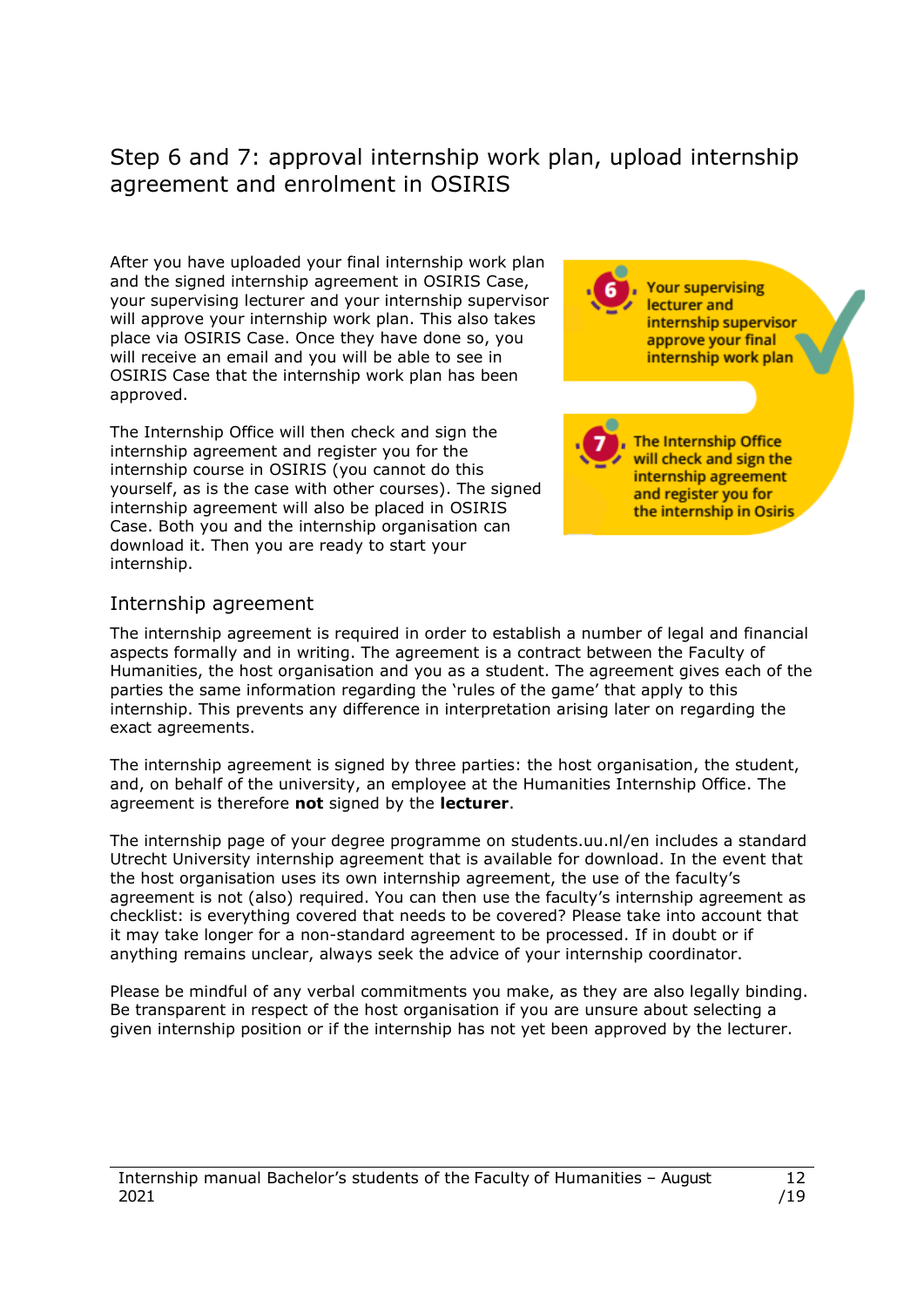# <span id="page-15-0"></span>**During your internship (Step 8)**

<span id="page-15-1"></span>Step 8: the internship log



During your internship, you will be keeping a log in which you will be recording daily or weekly notes, activity reports, reports of meetings, etc., depending on the agreements you make with your supervising lecturer. You must upload at least three logs to your OSIRIS Case. You will receive an email if your supervising lecturer has given feedback on your logs. You can find this feedback in Osiris Case. You will eventually add them to your internship report as an attachment.

In your log, you will be recording your activities and corresponding reflections. In addition, you will reflect on your learning process. Are you developing new skills? In what way are you working on your learning objectives and areas of development that you wrote down in your internship work plan? What is going well and what not (yet) and why?

Your supervising lecturer will be in contact with your internship supervisor at least once during the internship. This is usually at the end of your internship, when your internship supervisor and supervising lecturer will have a (final) meeting. This meeting takes place at the organisation, online or by telephone.

Any problems should initially be resolved with your supervisor at the internship. If the problems cannot be resolved, then you should contact your supervising lecturer. If you and/or the lecturer have any questions or problems, you may also consult the internship coordinator of your programme.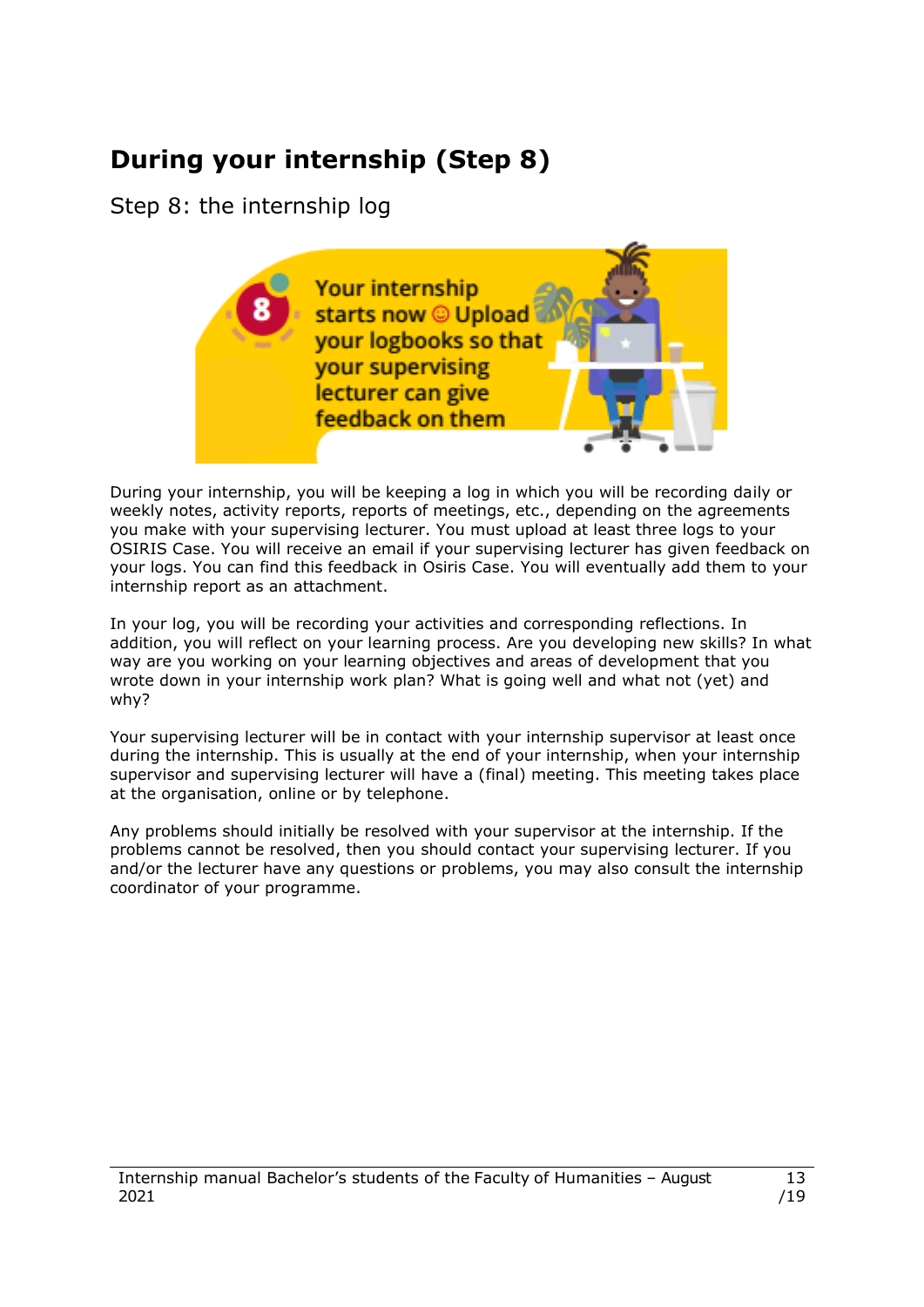# <span id="page-16-0"></span>**After your internship (Step 9 and 10)**



# <span id="page-16-1"></span>Step 9: writing the internship report and ask for feedback

Every internship is concluded with an internship report, which your supervising lecturer will use to assess your internship.

A few weeks before the end of your internship, you ask your internship supervisor for feedback. You do this in your internship process in OSIRIS Case. Once your supervisor has provided feedback, you will receive an email and you can read the feedback in OSIRIS Case. Incorporate this feedback in your internship report. As soon as you have finished your internship report, send it to your supervising lecturer by uploading it in OSIRIS Case.

You are not obliged to submit a copy of your report to your internship supervisor within the organisation, however certain organisations may request that you do. In such cases, consult with your supervising lecturer; you may be able to omit certain parts that you would rather not share with the organisation. Naturally, you will share the product of your internship (for example the research report with level 3 internships) with your internship supervisor.

We recommend that you start writing your internship report during internship, while events are still fresh in your memory and so there are no delays to your studies. In addition, the internship report is covered by the hours you spend on your internship (up to 10% of your working hours). Use the logs you have written as reference documents to clearly outline your learning process. Agree with both your supervisors on the language in which you will write the internship report (for example in the event of a Spanish organisation and a supervising lecturer that does not understand Spanish).

#### <span id="page-16-2"></span>Internship report guidelines

The report should be a reflection on the internship (what did I do, what did I learn, what are my learning objectives moving forward) as well as a representation of the product of the internship activities. You should add any supporting documents of independently completed assignments during the internship as attachments (see part 5).

Just like written products of other courses in your programme, the internship report has to fulfil the formal requirements of academic work:

• correct use of language (sentence structure, spelling, punctuation);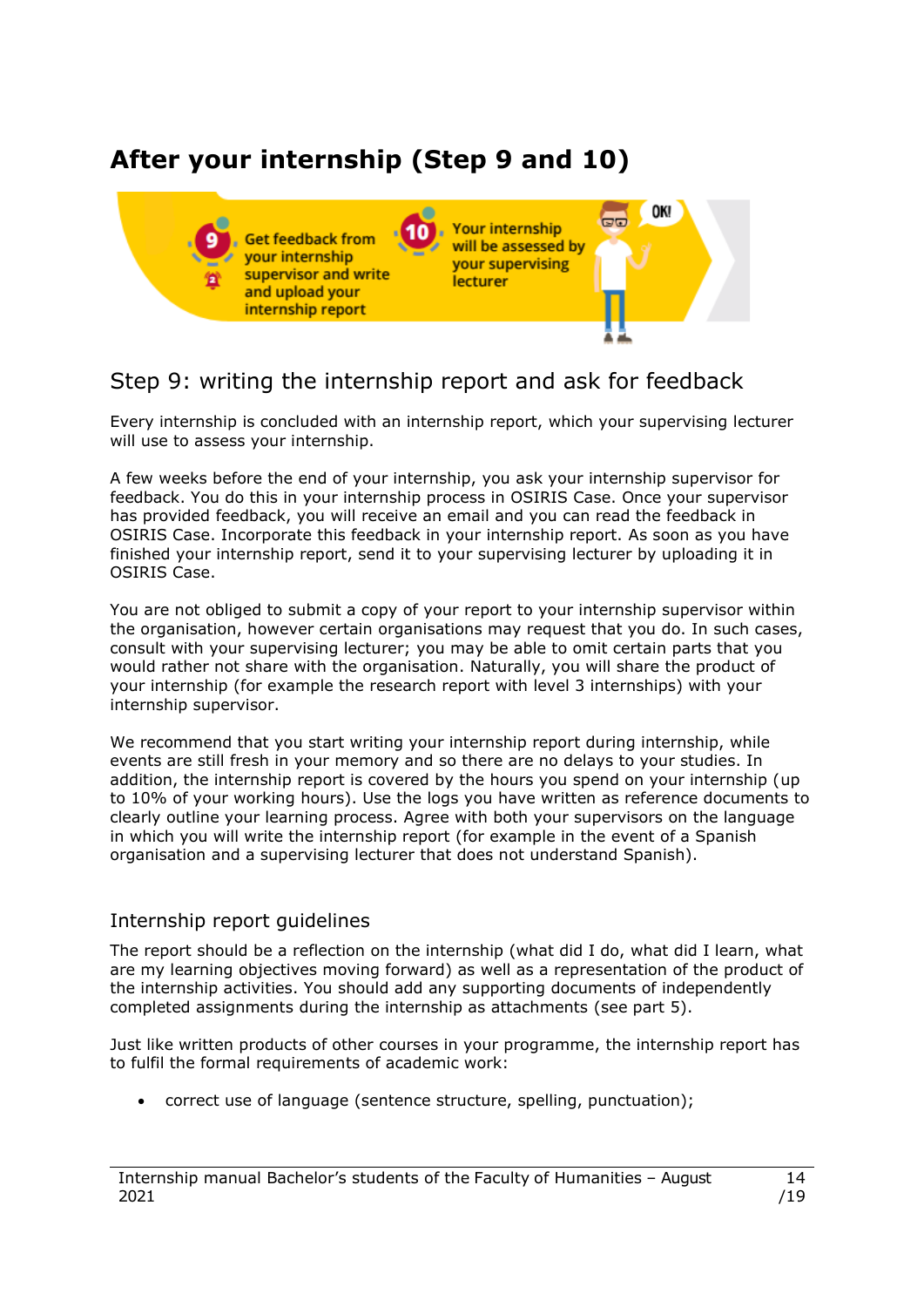- a table of contents;
- annotation and bibliography according to the formal rules of the field;
- design and finish according to the guidelines of the programme.

#### <span id="page-17-0"></span>Components internship report

Word count (parts 1 to 4): 4000 - 5000.

- 1. Title page including
	- $\circ$  the name of the host organisation, department and internship supervisor
	- $\circ$  address of the host organisation (of the office at which you did your internship)
	- o student name, student ID number, degree programme
	- o name of the supervising lecturer
	- o start and end date of the internship
	- o number of EC credits
- 2. Introduction of the host organisation and assignment
	- o An introduction on the process leading up to the internship:
		- Why did you want to do an internship?
			- The search process
			- Why did you pick this particular internship?,
			- What were your expectations?
	- $\circ$  Information about the internship and a description of the organisation (objectives, structure, situation of your department within the structure, other issues that stood out for example of hierarchy, atmosphere, company culture, methods, etc.).
	- o A summary and justification of your activities.
- 3. Critical reflection on your own performance and learning process
	- $\circ$  An internship is a form of learning through experience. The lecturer assesses the learning process by means of the reflection in your internship report. Online you can find examples of reflection methods you can use, like the models of Gibbs or Korthagen.

It is particularly important that you reflect on the learning objectives you defined beforehand and give your own assessment of whether the learning objectives formulated in the plan were achieved and to what extent they were adjusted or supplemented during the process. Discuss whether or not there is a relationship between the learning process during your internship and the skills and knowledge you acquired during the courses of your degree programme.

Also consider the internship as an introduction to the professional world: would you like to work in a similar position or organisation after you graduate? Under what circumstances do you perform best, as a co-worker and as an employee? What would you be able to offer a potential employer in this field? Explain this with examples and new learning goals.

o Guidelines for self-reflection:

Pause and consider what your style of learning and working is, what kind of choices you make in that regard, what skills you use and how it feels. In the case of your internship, you should be looking back at what happened and relating those experiences to the future. That is why a good reflection report is both retrospective (what, where, how did I learn?) and prospective (what are my learning objectives moving forward?). Conduct an analysis of the strengths and weaknesses. Make sure your analysis goes deep enough: do you understand what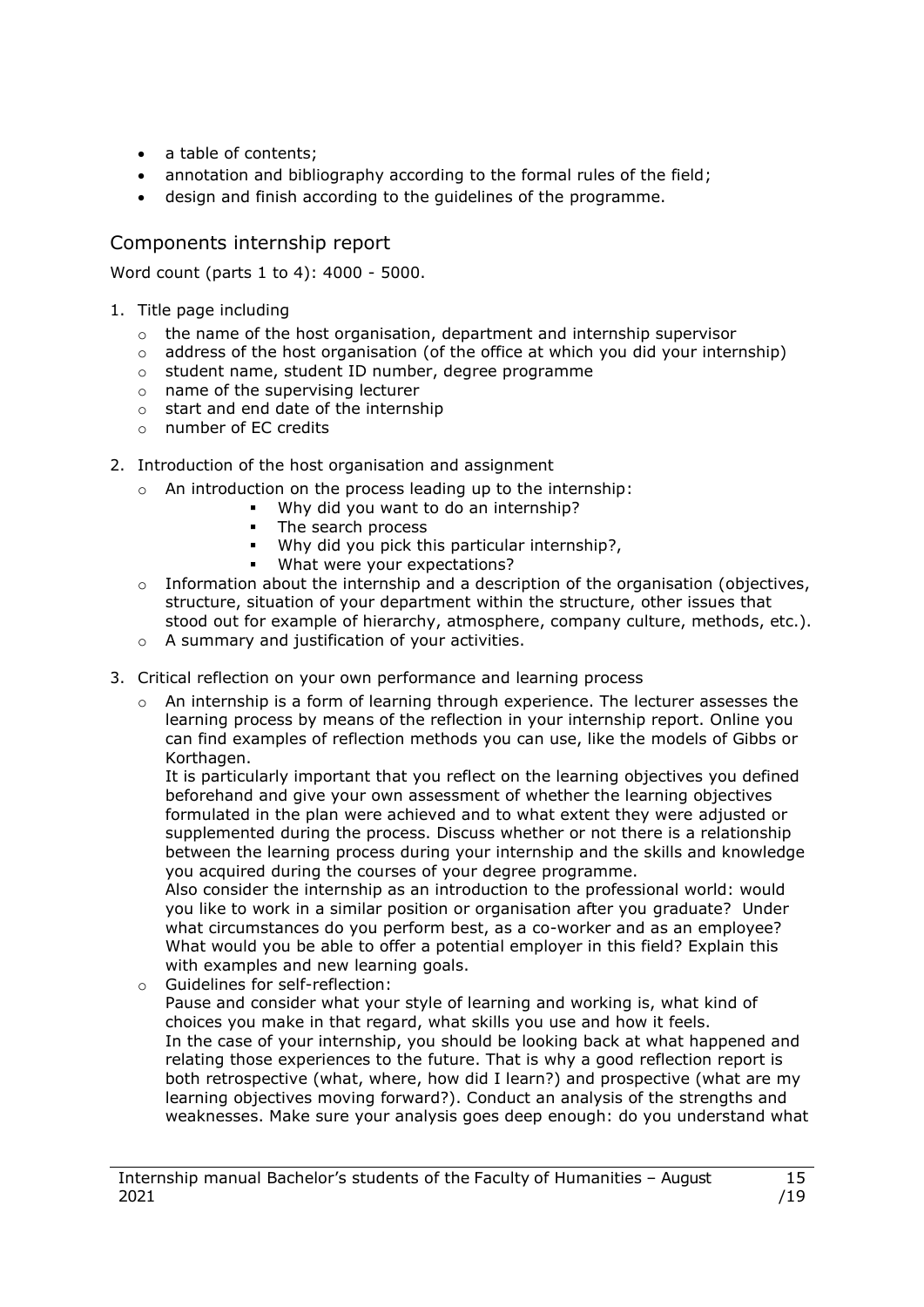happened and why you acted the way you did? This will show yourself to be insightful. Your analysis should subsequently be substantiated as much as possible by reviews or feedback your received from lecturers, supervisors or co-workers.

4. Critical analysis of the host organisation in the context of the degree programme Now that you have been around the organisation for a few months and have become familiar with its practices from the inside, it is essential that you consider your host organisation from a critical, independent perspective. Your analysis may relate to the organisation as a whole or to the performance of a department within the organisation. Where possible and where relevant, you should refer to any literature, debates and discussions you encountered during your studies. If you feel that no relevant literature exists, then you must be able to properly substantiate that assertion.

For example, consider the following questions and issues:

- $\circ$  How does the organisation present itself and how does it achieve its aims?
- $\circ$  How does the organisation relate to current trends and themes within the related field? Does the organisation play a role in any topical social debate?
- $\circ$  How does the organisation interpret and implement technical terms and concepts, why does it do so in this way, and what do you feel are the strengths and weaknesses of this approach or interpretation?
- 5. Product(s) of the independently performed activities

As an appendix to your report, you add the products you have made or worked on. Discuss in advance with your teacher how you can best show your work in your internship report.

Anything can be included: minutes of meetings, a research report, the messages you wrote for your internship organisation's social media, an inventory. Your product can also be non-written, such as an exhibition or a conference. In those cases, it is customary to include documents that give an impression of the product, for example news items or articles about the exhibition, reports of meetings, correspondence, etc. If there is no clear independently realised product, you should include a few written examples of work in the report.

6. The entire log of the internship period

More information about the logs can be found in a previous section of this guide.

#### *Confidential information in your internship report*

If you have worked with confidential information during your internship, then you should take into account that your internship report will always be reviewed by at least your lecturer, employees of the Student Desk charged with archiving the report and in some cases by other parties (the Board of Examiners, the internship coordinator, an external review panel for the accreditation of the degree programme). For that reason, please ensure that your report only includes information that is suitable for third parties and notify your host organisation in advance. If necessary, with consultation of your supervising lecturer, separate agreements about confidential information can be made and written down in the internship agreement (see the information on the internship agreement earlier in this manual).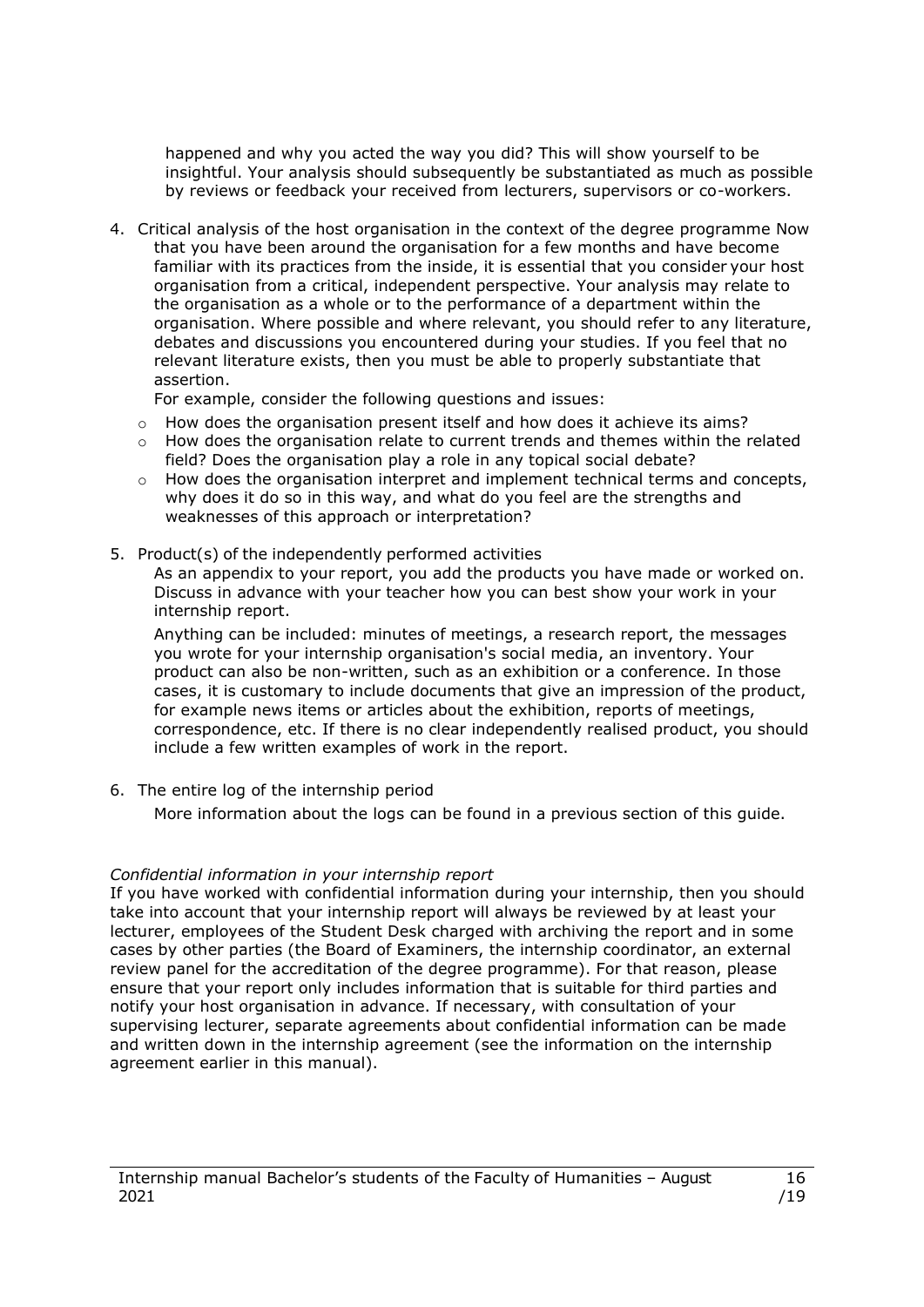#### <span id="page-19-0"></span>Internship report submission deadline

The internship report must be submitted through OSIRIS Case within ten working days after your finish your internship. It will not be visible to the supervisor at your host organisation.

## <span id="page-19-1"></span>Step 10: assessment of the internship

#### <span id="page-19-2"></span>Your performance during the internship

The lecturer will give an assessment of your performance during the internship after consultation with the internship supervisor. This final conversation preferably takes place during a visit to the internship, otherwise by phone or online.

The starting point of the final conversation is the last log and the *Internship Feedback Form* that your internship supervisor has filled out at your request. Your functioning at the internship workplace will be discussed on the basis of this form.

Tip: if the evaluation of your supervisor is positive, ask your supervisor for a recommendation on LinkedIn.

#### <span id="page-19-3"></span>The lecturer's evaluation

The supervising lecturer will complete the evaluation form for lecturers and will provide feedback for each aspect of the report (content, structure, language, etc.). You can also use this form as a checklist when writing your internship report: have you met all the criteria on the evaluation form? You can find it on the internship page of your programme on students.uu.nl/en.

The quality of the internship report and the internship product will be decisive in determining your final grade. The assessment of the internship supervisor - on your day-today performance during the internship - can only affect the final grade by half a point in a positive or negative sense, unless the internship has been given a failing grade.

In order to complete the internship successfully, you must score at least a pass on all components (performance, internship / research report). If you are awarded a fail on the internship and/or research report (at least a 4.0), then you will be given a one-off opportunity to improve that component based on the feedback of the supervising lecturer.

Should it be the case that your final products are awarded a passing grade, but that your performance during the internship is deemed insufficient by the host organisation, then a solution will have to be found in consultation with the director of education.

By keeping on track and submitting a log in time, you will be able to prevent any poor performance in the workplace from coming to light only at the end of the process. Both you and the internship supervisor should take action and flag any problems as they arise, to ensure that a solution can be found in time in consultation with the lecturer.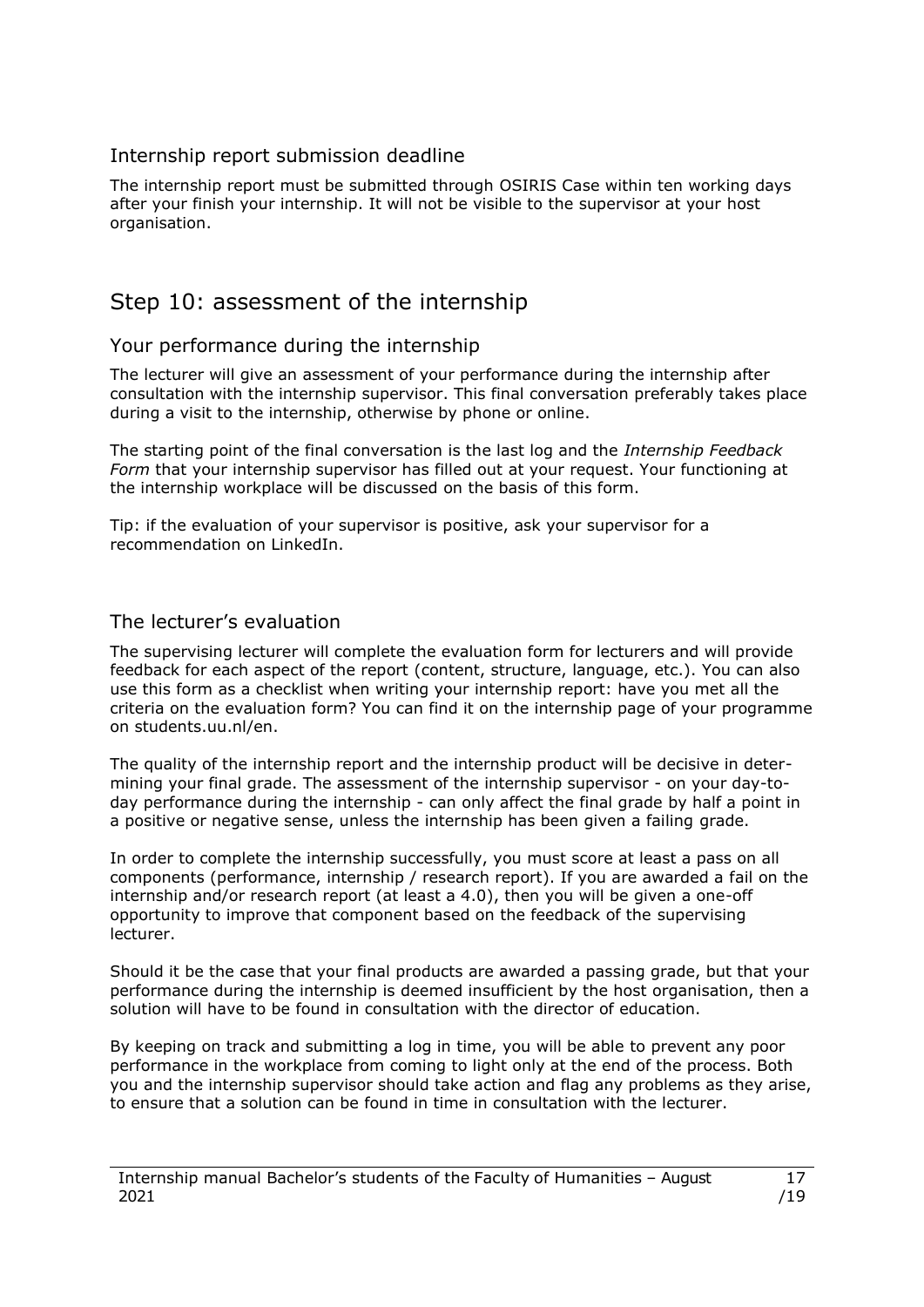#### <span id="page-20-0"></span>Deadline grade registration

The supervising lecturer must determine the final grade within ten working days after submission and enter it in OSIRIS. You will receive an email once your grade is registered. You will be able to review the completed assessment form in your OSIRIS Case.

# <span id="page-20-1"></span>**Finance and insurance**

### <span id="page-20-2"></span>Internship allowance

In most cases, students will be awarded an internship allowance, rather than a wage or salary. Only in a few cases will an intern actually end up on the payroll and receive a salary (and is insured as a result, see below).

Cultural and non-profit organisations may offer internships without compensation. These organisations will generally have small budgets and it will be assumed that interns will be 'paid' by the learning experience they gain. Nevertheless, it is entirely reasonable to request an internship allowance or reimbursement of expenses at the very least. An allowance will often range between 200 and 700 euros for full-time internships.

The faculty will never be responsible for any costs or expenses incurred in connection with the internship.

### <span id="page-20-3"></span>Insurance policies

If you do not receive any financial remuneration, as an intern you will not be insured for health care costs and unemployment contributions (Unemployment Act, WW). Reimbursement of travel or expenses does not count as remuneration.

If you do receive remuneration, and consequently if you are insured, you are required to pay contributions. As an intern, you will always be insured for WAO (Disability Insurance Act). The faculty is not liable for any form of misconduct during an internship.

#### <span id="page-20-4"></span>Utrecht University & third-party liability insurance

Under section 7:661(1) of the Dutch Civil Code student interns can in principle not be held responsible for any damage caused to the host organisation or third parties during the course of their internship duties. Any costs arising from such damage must therefore be reimbursed by the host organisation except in case of malicious intent or deliberate recklessness on the part of the student intern.

Any exceptions to this must be agreed on in writing, and only to the extent that the student intern is insured against such liability (Section 7:661(2) of the Dutch Civil Code). In view of this, Utrecht University has included an additional clause in its third-party